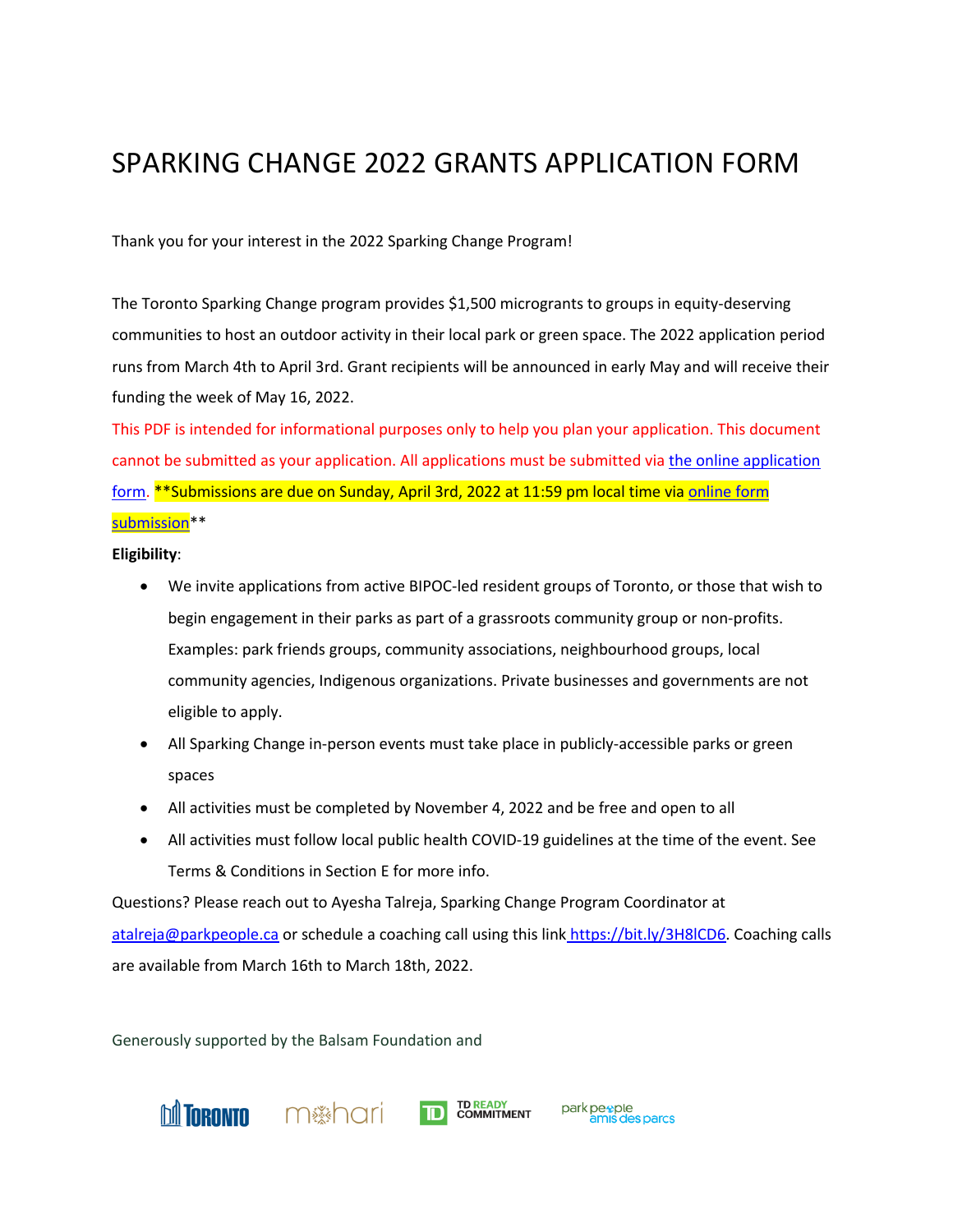## Join our Sparking Change Network!

#### Email \*

Help us build a strong network of park friends & enthusiasts. The Sparking Change Network offers free resources, access to workshops and newsletter updates. The networking opportunities among groups are endless and gives community members a chance to gather, learn and explore issues together!

Are you interested in participating in the Sparking Change Network? (Participation is voluntary and can be changed at any time\*

Yes

No

## Section A: Contact Information

Please fill out your Park Group Information.

- Name of Group \*
- Did you receive the 2021 Sparking Change microgrant? \*
	- o Yes
	- o No

#### PLEASE PROVIDE DETAILS ABOUT THE PRIMARY CONTACT PERSON FOR THE GROUP

The name must match the signature in Section F: Terms and Conditions.

- First Name \*
- Last Name \*
- Street Address \*
- Apt/Unit number
- City, Province \*
- Postal Code \*
- Phone number \*

## Section B: Overview

- Tell us about your group. (200 words max.) \*
- What are your group's goals, history, and key successes? How many members do you have? Does your group serve members of Black, Indigenous, or People of colour (BIPOC) communities? If so, please explain how.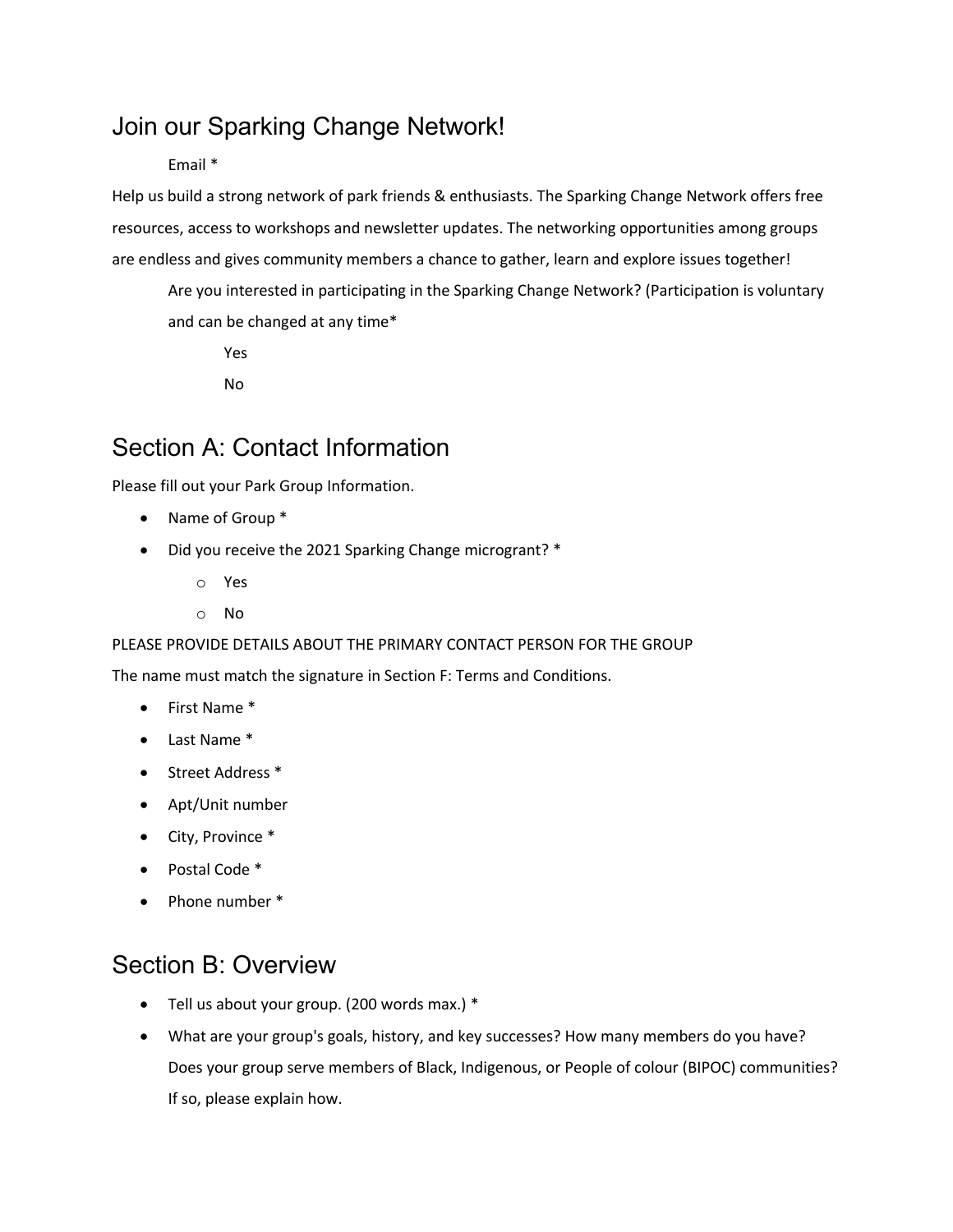- Is your group from a Neighbourhood Improvement Area, Emerging Neighbourhood or equityseeking community? \* This includes communities that have had less access to services (education, health, economic, social programs, etc.) and where there are significantly greater rates of poverty, lower-income rates, and larger newcomer populations. Please see link: https://www.toronto.ca/city-government/data-research-maps/neighbourhoodscommunities/neighbourhood-profiles/
	- o Yes
	- o No
- What type of group best describes you? \* Select all that apply.
	- o Park friends group, neighborhood group, community association
	- o BIPOC-led organization
	- o Business Improvement Area (BIA)
	- o Non-Profit
	- o Local community agency
	- o Charity
	- o Other:
- Describe your past experiences hosting outdoor community events in parks or green spaces? If your experience is limited, what supports will you seek to ensure you are successful? (200 words max.)  $*$
- Will you be partnering with another community group or organization to deliver this event/initiative? \*Note: This can include other community groups, local community organizations, neighbourhood tables, nonprofits, charities, etc.
	- o Yes
	- o No
	- $\circ$  If yes, please list them below and briefly describe their role. (100 words max.)

### Section C: Activity

- Please provide a brief description of the activity (event or initiative) you would like to host using this grant, between May 16th and November 4th, 2022. Brief description of your activity (200 words max.) \*
	- o Planned date and time of your activity. \* All activities must be completed before November 4th, 2022.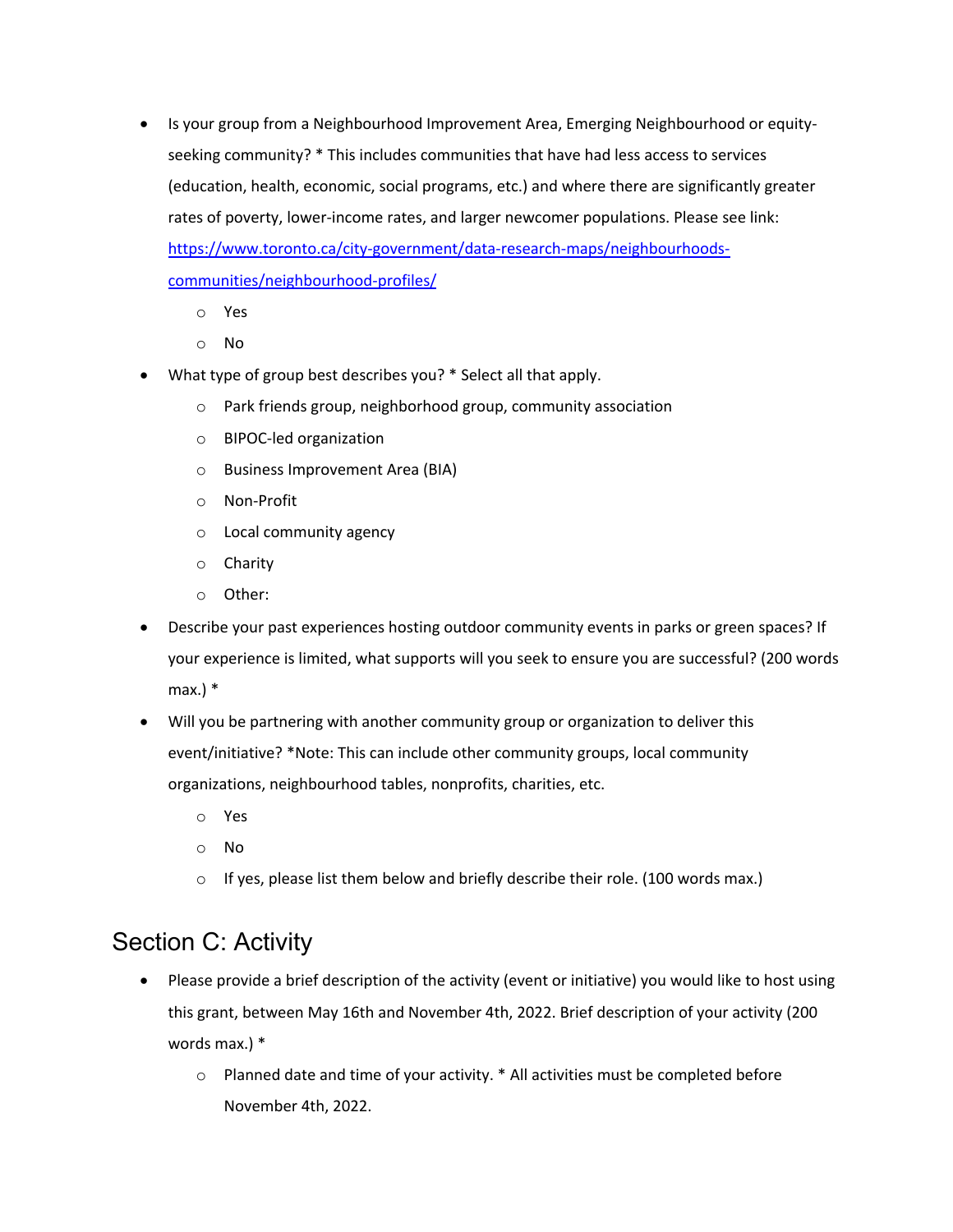- o Date
- o Time
- o Target number of attendees
- $\circ$  Which Park or green space will your activity take place in? \* Parks/green spaces can be in public or private spaces (e.g., City of Toronto Park, TCH park/community garden, Rouge Urban Park, etc.)
- $\circ$  What efforts will you make to ensure that your events are inclusive (to people of all ages, abilities, and backgrounds) and accessible (physically accessible, as well as open to the public)? (200 words max.) \*
- $\circ$  What significance will this activity have for your community? Why does your neighbourhood need this activity? (200 words max). \*
- $\circ$  How will you know you were successful with your event or initiative?  $*$  Please let us know how you will measure the outcomes of your selected activity. E.g., number of people attending your event, increased social connections among participants, increased activity in your local park, etc.
- o Should COVID-19 restrictions limit your ability to host an event in-person, do you have a plan for how you will switch to a different event format? Please describe. (100 words max.) \*

## Section D: Budget

- Please provide a high-level description of how you will use the \$1500 grant to fund your activities. Expenses to consider include marketing (e.g., printing posters and flyers), event equipment, permit costs, insurance, honoraria for volunteers (if applicable). Please note that up to 75% of the budget can be spent on human resources costs.
- Please provide a high-level description of how you will use the \$1500 grant to fund your events (200 words max). \*
- Please list any other funding sources you are accessing, the amounts, and whether each source is confirmed or expected (200 words max).

## Section E: Terms & Conditions

Sparking Change microgrant activity/activities must: